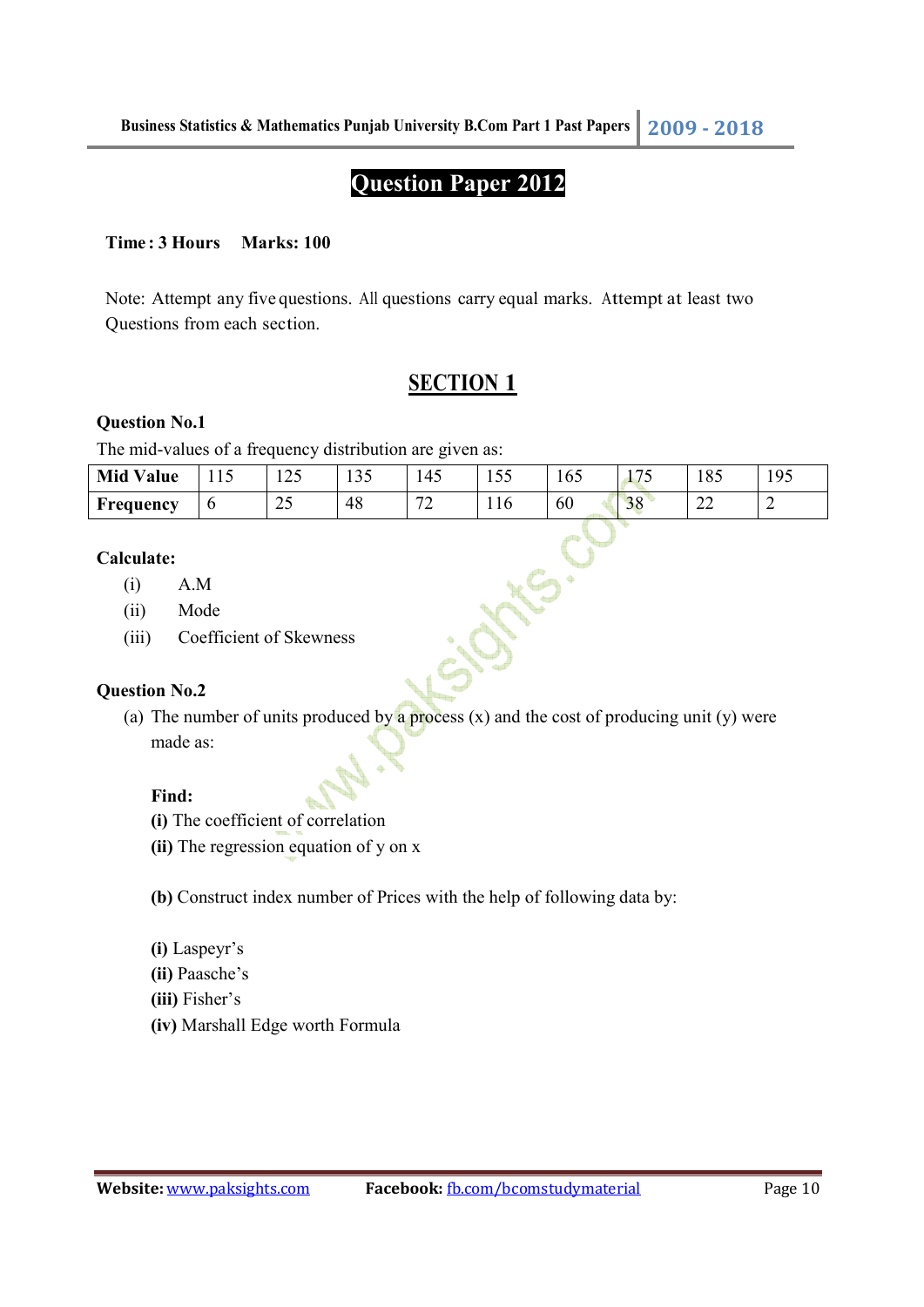|           | <b>Base Year</b> |       | <b>Current Year</b> |       |  |
|-----------|------------------|-------|---------------------|-------|--|
| Commodity | Quantity         | Price | Quantity            | Price |  |
|           | 150              |       | 140                 |       |  |
| B         | 180              |       | 160                 |       |  |
|           | 110              | .0    | 80                  | 20    |  |
|           |                  |       | 100                 |       |  |

**Question No. 3** 



**Test independence of two classifications in the following contingency table at 5% level of significance:**  XC

| <b>Attributes</b> |  | Æν |    |
|-------------------|--|----|----|
| D <sub>1</sub>    |  |    |    |
| B <sub>2</sub>    |  |    | 04 |
| B <sup>3</sup>    |  |    |    |

(The table value of Chi-Square is 12 59)

# **Question No. 4**

A population consists of five values 2, 4, 6, 8, 10. Take all possible samples of size  $n = 2$ from this population without replacement.

#### **Find:**

- **(i)** Mean and Variance for population
- **(ii)** Mean and unbiased Variance of each sample.
- **(iii)** Average of the means of all samples and average of the variances of all samples.